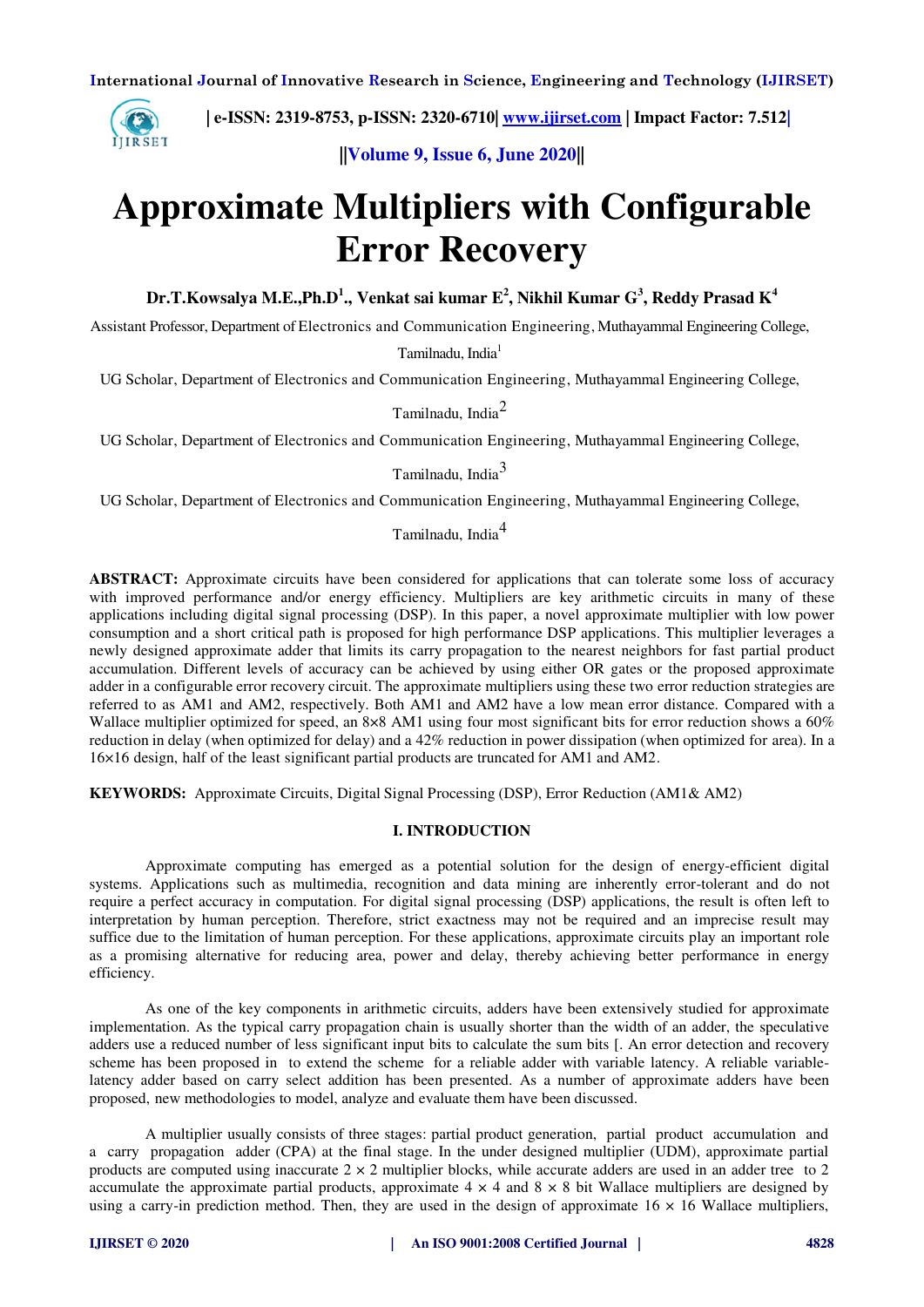

## **| e-ISSN: 2319-8753, p-ISSN: 2320-6710| [www.ijirset.com](http://www.ijirset.com/) | Impact Factor: 7.512|**

# **||Volume 9, Issue 6, June 2020||**

referred to as AWTM. The AWTM is configured into four different modes by using a different number of approximate  $4 \times 4$  and  $8 \times 8$  multipliers. The use of approximate speculative adders has been discussed in for the final stage addition in a multiplier. The error tolerant multiplier (ETM) of [16] is based on the partition of a multiplier into an accurate multiplication part for most significant bits and a non-multiplication part for least significant bits.

The static segment multiplier (SSM) utilizes a similar partition scheme. In an n  $\times$ n SSM, an m  $\times$ m accurate multiplier(m  $\pi/2$ ) is used to multiply the m consecutive bits from the two input operands. Whether the  $(n-m)$  MSBs of each input operand are all zero determines the selection of the inputs for the accurate multiplier. These approximate multipliers are designed for unsigned operation. Signed multiplication is usually implemented by using a Booth algorithm. Approximate designs have been proposed for fixed width Booth multipliers.

Discuss about Vedic multipliers based on Vedic Mathematics. Vedic multipliers are presently under focus due to their high speed and low power consumption. They propose a design of 8 and 16bit multipliers using fast adders (carry save adder, Brent- Kung adder and carry- select adder) to minimize the power delay product of multipliers intended for high-performance and low-power applications. Implementation results demonstrate that the proposed Vedic multipliers with fast adders really achieve significant improvement in delay, and power-delay product when compared with the conventional multipliers.

The proposed different signed 16×16 bit approximate radix- 8 Booth multiplier designs. Initially, an approximate 2-bit adder consisting of a 3-input XOR gate is proposed to calculate the triple of binary numbers. The error detection, compensation and recovery circuits of the approximate 2-bit adder are also presented. The 2-bit adder is then employed to implement the lower part of an approximate encoding adder for generating a triple multiplicand without carry propagation; it overcomes the issue commonly found in a radix-8 scheme. In the proposed signed approximate radix-8 Booth multipliers, referred to as ABM1 and ABM2, a truncation technique is employed to further save power and time. The parallel processing by a Wallace tree is then employed to speed up the addition of partial products. The simulation results show that the proposed approximate recoding adders (ARA8, ARA8-2C and ARA8- 2R) are more suitable (in terms of hardware efficiency and accuracy) for a radix-8 Booth multiplier than other approximate adders.

#### **II. EXISTING SYSTEM**

Generally, a multiplier consists of stages of partial product generation, accumulation and final addition. The commonly used partial product accumulation structures include the Wallace, Dadda trees and a carry-save adder array. In a Wallace tree, log2(n) layers are required for an n-bit multiplier. The adders in each layer operate in parallel without carry propagation, and the same operation repeats until two rows of partial products remain. Therefore, the delay of the partial product accumulation stage is  $O(log2(n))$ . Moreover, the adders in a Wallace tree can be considered as a 3:2 compressor and can be replaced by other counters or compressors (e.g. a 4:2 compressor) to further reduce the delay. The Dadda tree has a similar structure as the Wallace tree, but it uses as few adders as possible. For a carrysave adder array, the carry and sum signals generated by the adders in a row are connected to the adders in the next row. Adders in a column operate in series. Hence the partial product accumulation delay of an n-bit multiplier is approximately O(n), longer than that of the Wallace tree. However, an array requires a smaller area and thus a lower power dissipation due to the simple and symmetric structure. Three methodologies are applicable to approximate a multiplier: i) approximation in generating the partial products, ii) approximation (including truncation) in the partial product tree and iii) using approximate designs of adders, counters and/or compressors to accumulate the partial products. Following this classification, existing designs of approximate multipliers are briefly reviewed next.

## **III. SYSTEM IMPLEMENTATION**

#### **Approximation in generating partial products**

The under designed multiplier (UDM) utilizes an approximate  $2 \times$  bit multiplier block obtained by altering a single entry in the Karnaugh Map (KMap) of its function. In this approximation, the accurate result "1001" for the multiplication of "11" and "11" is simplified to "111" to save one output bit. Assuming the value of each input bit is equally likely, the error rate of the  $2 \times 2$  bit multiplier block is (1 2 ) 4 = 1 16. Larger multipliers can be designed based on the  $2 \times 2$  bit multiplier. This multiplier introduces an error when generating partial products, however the adder tree remains accurate.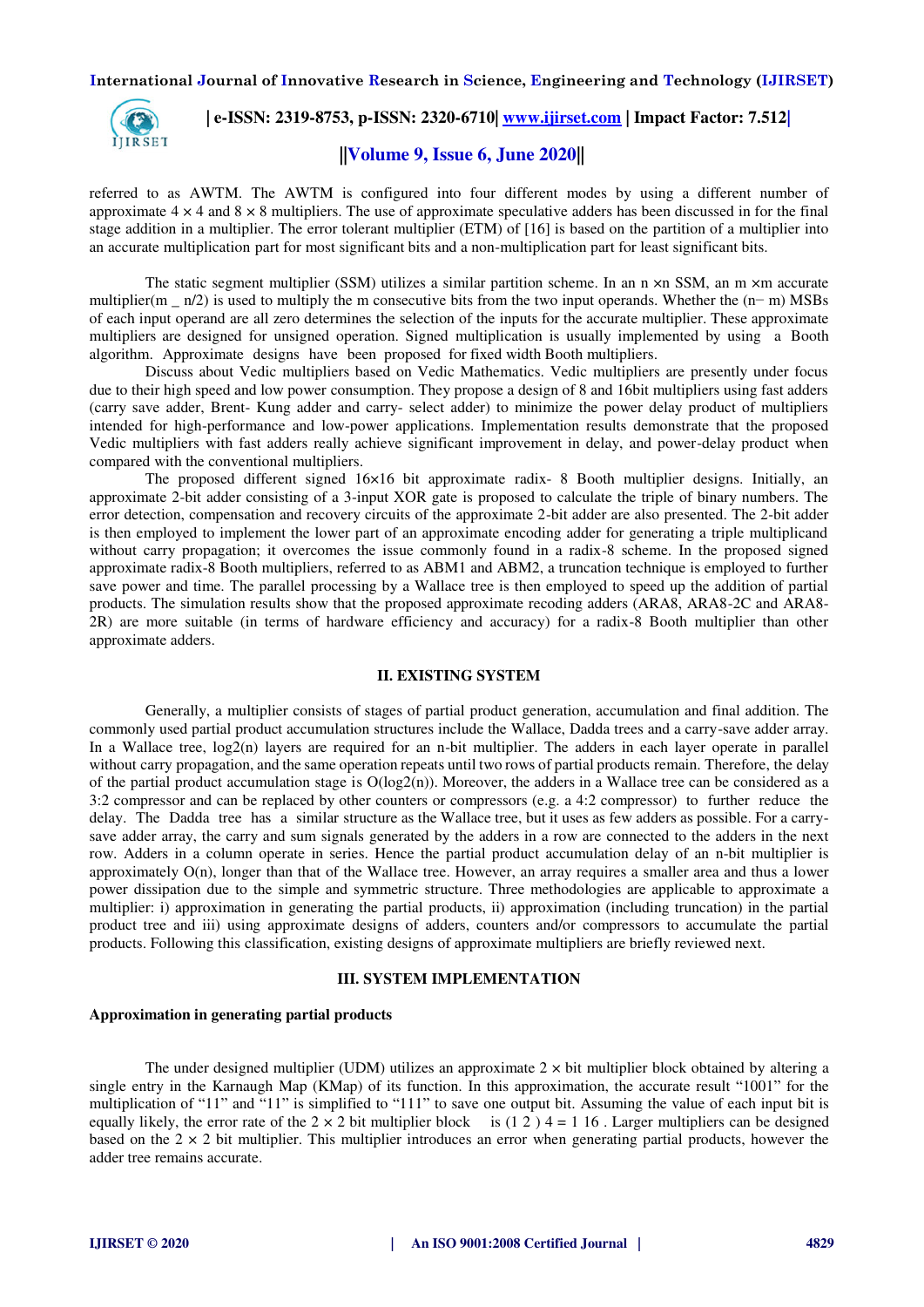

 **| e-ISSN: 2319-8753, p-ISSN: 2320-6710| [www.ijirset.com](http://www.ijirset.com/) | Impact Factor: 7.512|**

**||Volume 9, Issue 6, June 2020||** 

#### **Approximation in the partial product tree**

A bio-inspired imprecise multiplier referred to as a broken array multiplier (BAM) is proposed. The BAM operates by omitting some carry- save adders in an array multiplier in both horizontal and vertical directions. The error tolerant multiplier (ETM) is divided into a multiplication section for the MSBs and a non-multiplication section for the LSBs. A NOR gate based control block is used to deal with two cases: i) if the product of the MSBs is zero, then the multiplication section is activated to multiply the LSBs without any approximation, and ii) if the product of the MSBs is nonzero, the nonmultiplication section is used as an approximate multiplier to process the LSBs, while the multiplication section is activated to multiply the MSBs. The static segment multiplier (SSM) [10] was further proposed using a similar partition scheme. Different from ETM, no approximation is applied to the LSBs in the SSM.

Either the MSBs or the LSBs of each of the operands is accurately multiplied depending on whether its MSBs are all zeros. has shown that a small improvement in accuracy and hardware cost is achieved compared to the ETM, thus this design is not considered further in the comparison study. A power and area-efficient approximate Wallace tree multiplier (AWTM) is based on a bitwidth aware approximate multiplication and a carry-in prediction method. An n bit AWTM is implemented by four n/2-bit sub- multipliers, and the most significant n/2-bit sub-multiplier is further implemented by four n/4-bit sub multipliers. The AWTM is configured into four different modes by the number of approximate n/4-bit sub-multipliers in the most significant n/2-bit sub multiplier. The approximate partial products are then accumulated by a Wallace tree.

#### **Using approximate counters or compressors**

In the inaccurate counter based multiplier (ICM), an approximate (4:2) counter is proposed for an inaccurate 4 bit Wallace multiplier [7]. The carry and sum of the counter are approximated as "10" (for "100") when all input signals are '1'. As the probability of obtaining a partial product of '1' is  $1\ 4$ , the error rate of the approximate (4:2) counter is  $(1 4)$  4 = 1 256. The inaccurate 4bit multiplier is then used to construct larger multipliers with error detection and correction circuits. In the compressor based multiplier, accurate (3:2) and (4:2) compressors are improved to speed up the partial product accumulation stage [12]. By using the improved compressors, better energy and delay characteristics are obtained for a multiplier.

## **IV. PROPOSED SYSTEM**

The architecture of the proposed approximate multiplier is shown in below In the proposed design, the simplification of the partial product



**Fig 1 Proposed System Block Diagram**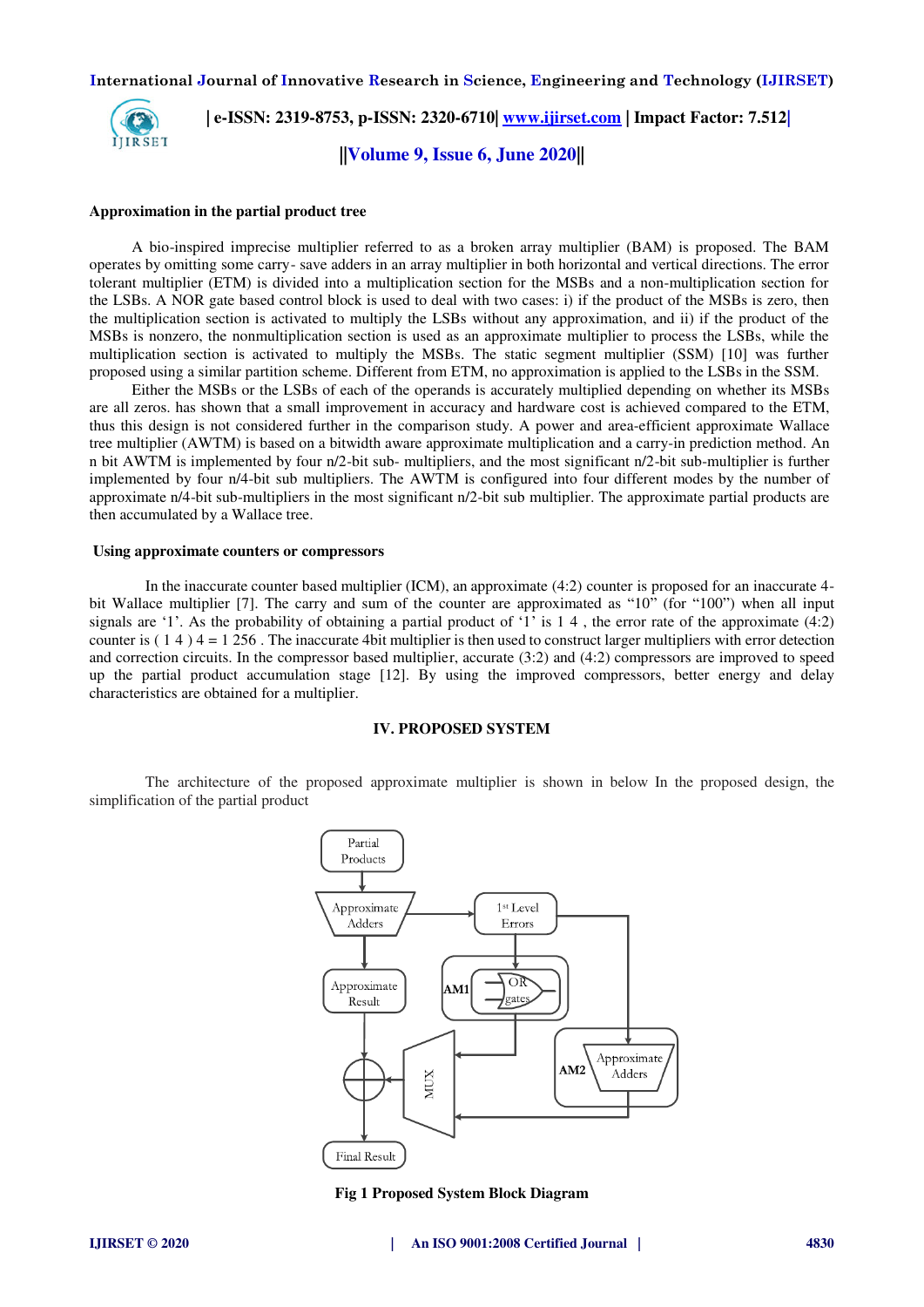

 **| e-ISSN: 2319-8753, p-ISSN: 2320-6710| [www.ijirset.com](http://www.ijirset.com/) | Impact Factor: 7.512|**

# **||Volume 9, Issue 6, June 2020||**

## **Basic Simulation Flow**

The following diagram shows the basic steps for simulating a design in modelsim.



**Fig :2 Basic Simulation Flow** 

- Creating the Working Library. In Modelsim, all designs are compiled into a library. You typically start a new simulation in Modelsim by creating a working library called "work," which is the default library name used by the compiler as the default destination for compiled design units.
- Compiling Your Design. After creating the working library, you compile your design units into it. The ModelSim library format is compatible across all supported platforms. You can simulate your design on any platform without having to recompile your design.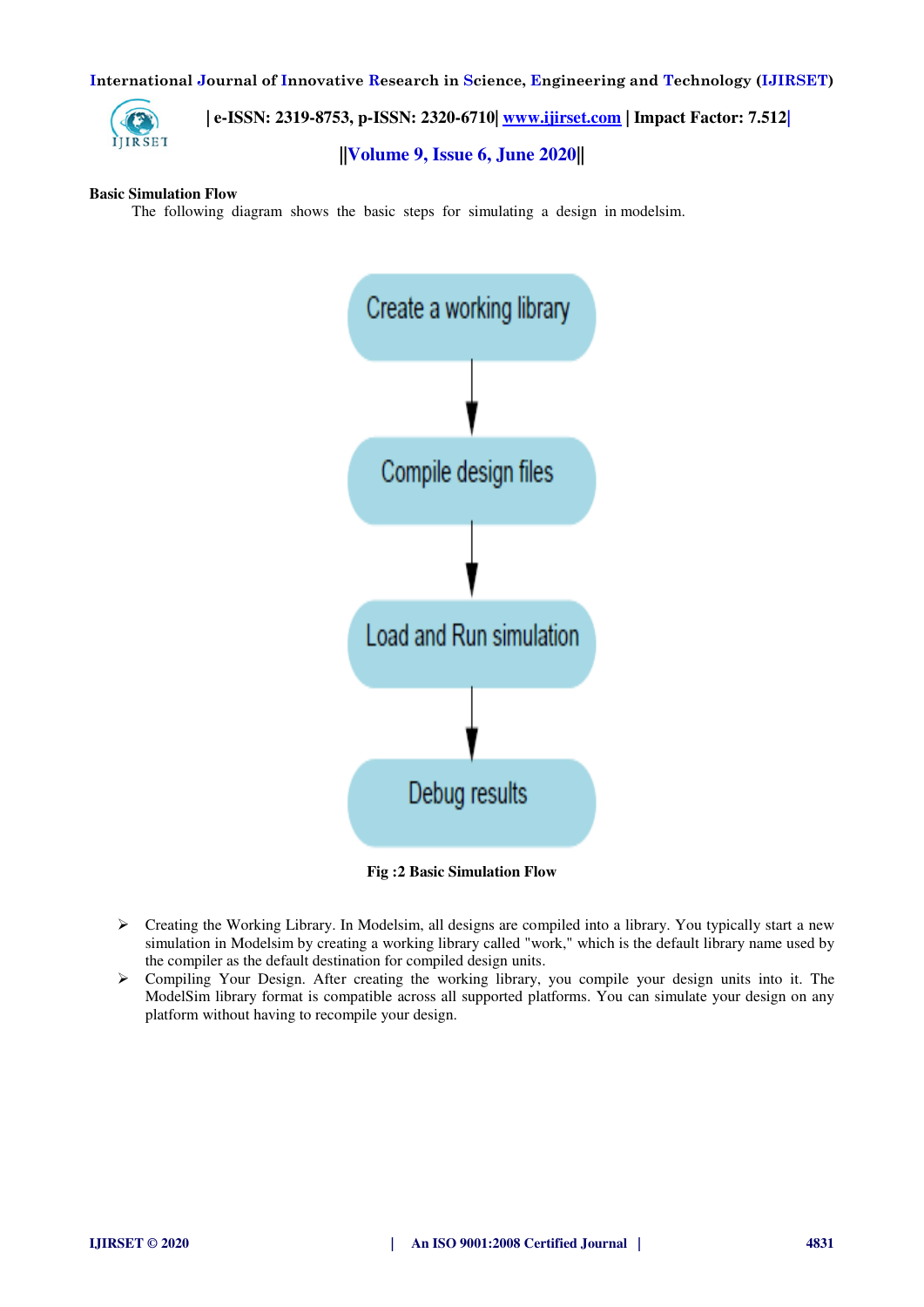

 **| e-ISSN: 2319-8753, p-ISSN: 2320-6710| [www.ijirset.com](http://www.ijirset.com/) | Impact Factor: 7.512|**

**||Volume 9, Issue 6, June 2020||** 

**Project Flow** 



**Fig 3 Project Flow** 

A project is a collection mechanism for an HDL design under specification or test. Even though you don't have to use projects in ModelSim.

#### **Multiple Library Flow**

The diagram above shows the basic steps for simulating with multiple libraries. A resource library is typically static and serves as a parts source for your design. You can create your own resource libraries, or they may be supplied by another design team or a third party (e.g., a silicon vendor). You specify which resource libraries will be used when the design is compiled, and there are rules to specify in which order they are searched.

A common example of using both a working library and a resource library is one where your gate-level design and test bench are compiled into the working library, and the design references gate-level models in a separate resource library.You can also link to resource libraries from within a project. If you are using a project, you would replace the first step above with these two steps: create the project and add the test bench to the project.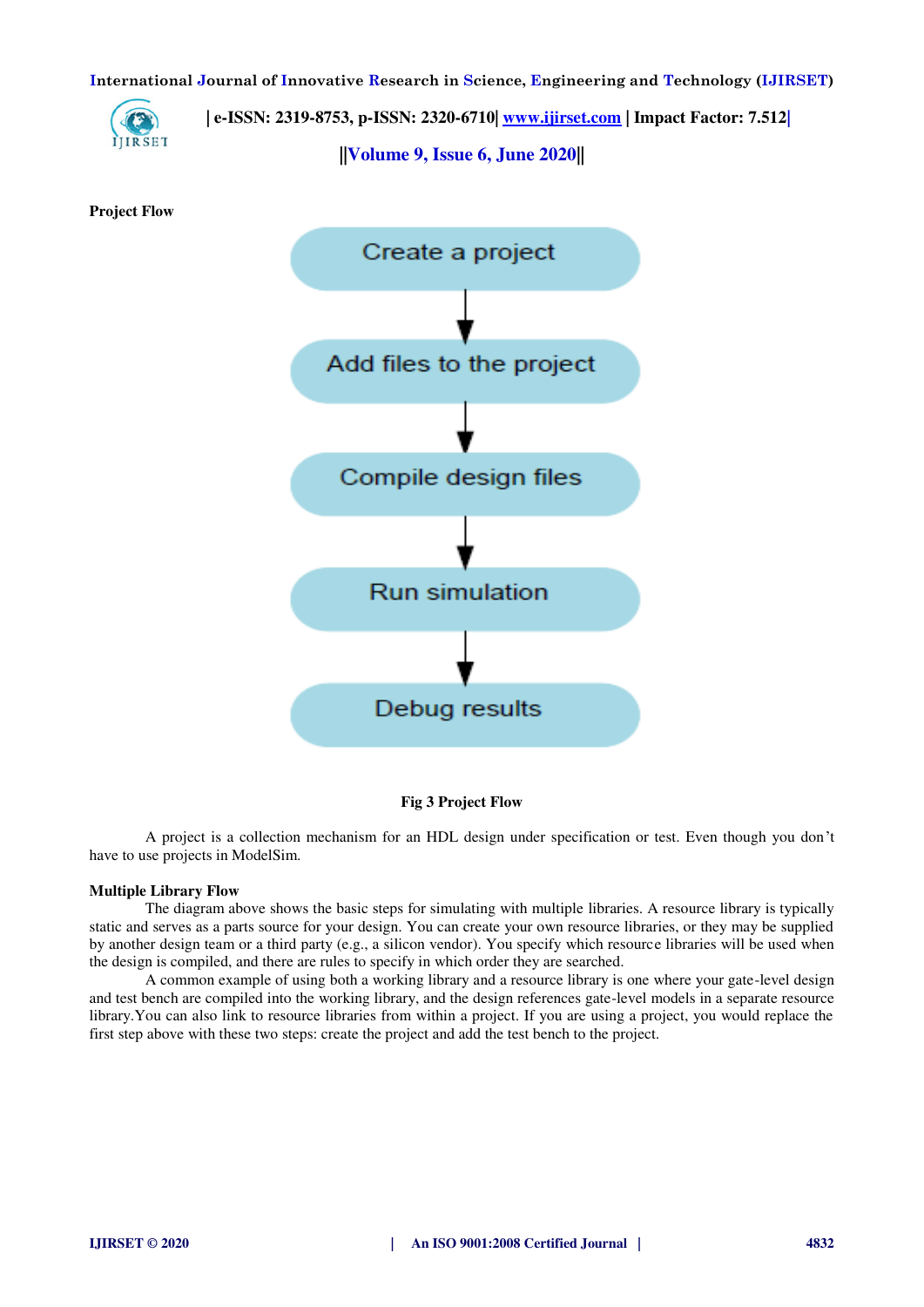

**Fig 4 Multiple Library Flow** 

## **DOMAIN-SPECIFIC PLATFORM**

The next layer in the targeted design platform hierarchy is the domain- specific platform. Released from three to six months after the base platform, each domain specific platform targets one of the three primary Xilinx FPGA user profiles (domains):the embedded processing developer, the digital signal processing (DSP) developer, or the logic/connectivity developer. This is where the real power and intent of the targeted design platform begins to emerge. Domain-specific platforms augment the base platform with a predictable, reliable, and intelligently targeted set of integrated technologies, including:

- $\triangleright$  Higher-level design methodologies and tools
- $\triangleright$  Domain-specific embedded, DSP, and connectivity IP
- $\triangleright$  Domain-specific development hardware and daughter cards
- Reference designs optimized for embedded processing, connectivity, and DSP
- $\triangleright$  Operating systems (required for embedded processing) and software.

A market-specific platform is an integrated combination of technologies that enables software or hardware developers to quickly build and then run their specific application or solution. Built for use in specific markets such as Automotive, Consumer, Mil/Aero, Communications, AVB, or ISM, market-specific platforms integrate both the base and domain- specific platforms and provide higher level elements that can be leveraged by customer-specific software and hardware designs. The market-specific platform can rely more heavily on third-party targeted IP than the base or domain-specific platforms.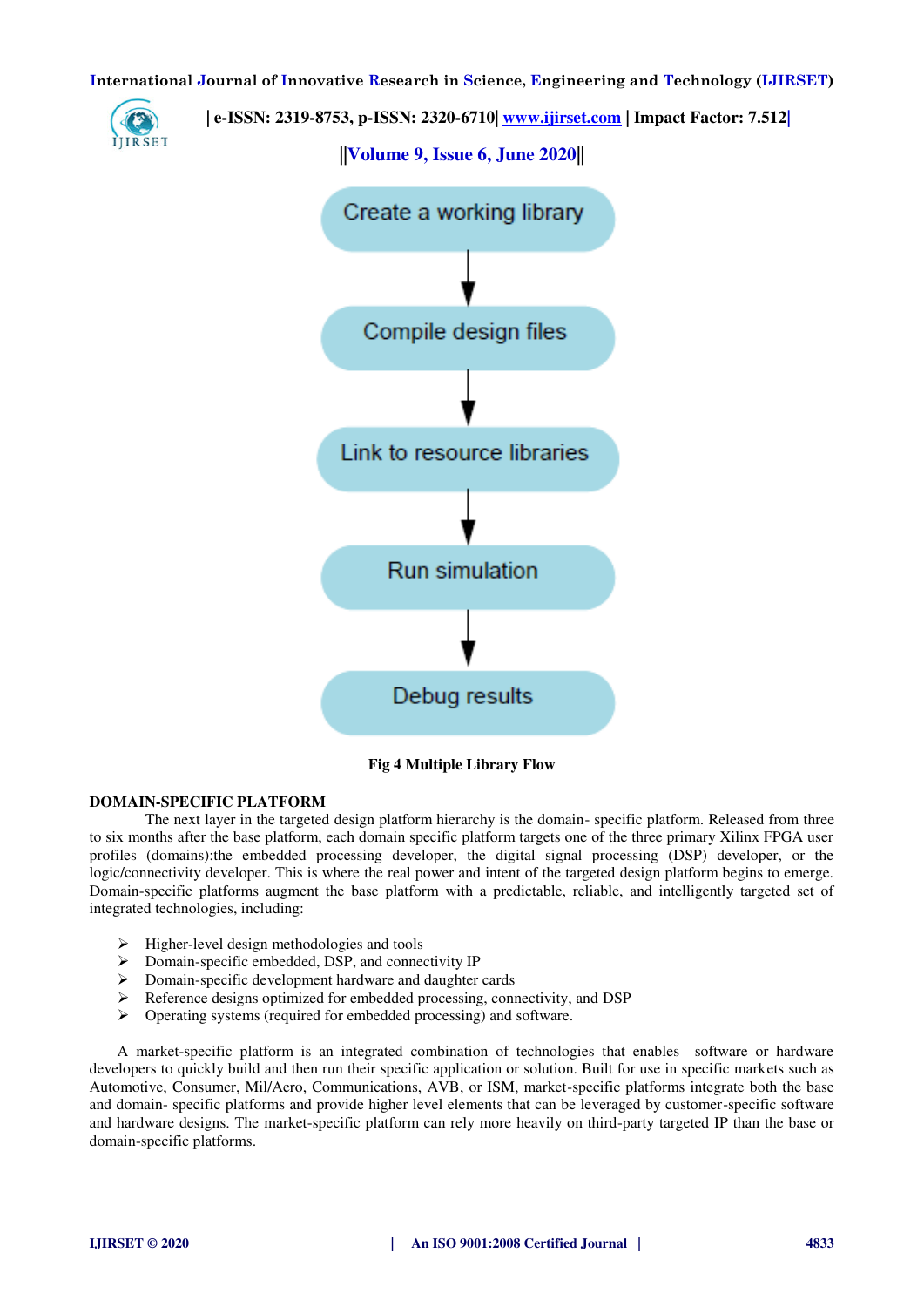

 **| e-ISSN: 2319-8753, p-ISSN: 2320-6710| [www.ijirset.com](http://www.ijirset.com/) | Impact Factor: 7.512|**

**||Volume 9, Issue 6, June 2020||** 

#### **V. RESULTS AND DISCUSSIONS**

A distinguishing feature of the proposed approximate multiplier is the simplicity to use approximate adders in the partial product accumulation. It has been shown that this may lead to low accuracy, because errors may accumulate and it is difficult to correct errors using existing approximate adders. However, the use of the newly proposed approximate adder overcomes this problem by utilizing the error signal. The resulting design has a critical path delay that is shorter than a conventional one-bit full adder, because the new n-bit adder can process data in parallel. The approximate adder has a rather high error rate, but the feature of generating both the sum and error signals at the same time reduces errors in the final product. An adder tree is utilized for partial product accumulation; the error signals in the tree are then used to compensate the error in the output to generate a product with a better accuracy.

The architecture of the proposed approximate multiplier is shown in Fig. 1. In the proposed design, the simplification of the partial product accumulation stage is accomplished by using an adder tree, in which the number of partial products is reduced by a factor of 2 at each stage of the tree. This adder tree is usually not implemented using accurate multi-bit adders due to the long latency. However, the proposed approximate adder is suitable for implementing an adder tree, because it is less complex than a conventional adder and has a much shorter critical path delay



**Fig 5 An approximate multiplier with partial error recovery** 

## **ERROR REDUCTION**

The approximate adder generates two signals: the approximate sum S and the error E; the use of the error signal is considered next to reduce the inaccuracy of the multiplier. As (7) is applicable to the sum of every single approximate adder in the tree, an error reduction circuit is applied to the final multiplication result rather than to the output of each adder. Two steps are required to reduce errors: i) error accumulation and ii) error recovery by the addition of the accumulated errors to the adder tree output using a CPA. In the error accumulation step, error signals are accumulated to a single error vector, which is then added to the output vector of the partial product accumulation tree. Two approximate error accumulation methods are proposed, yielding the approximate multiplier 1 (AM1) and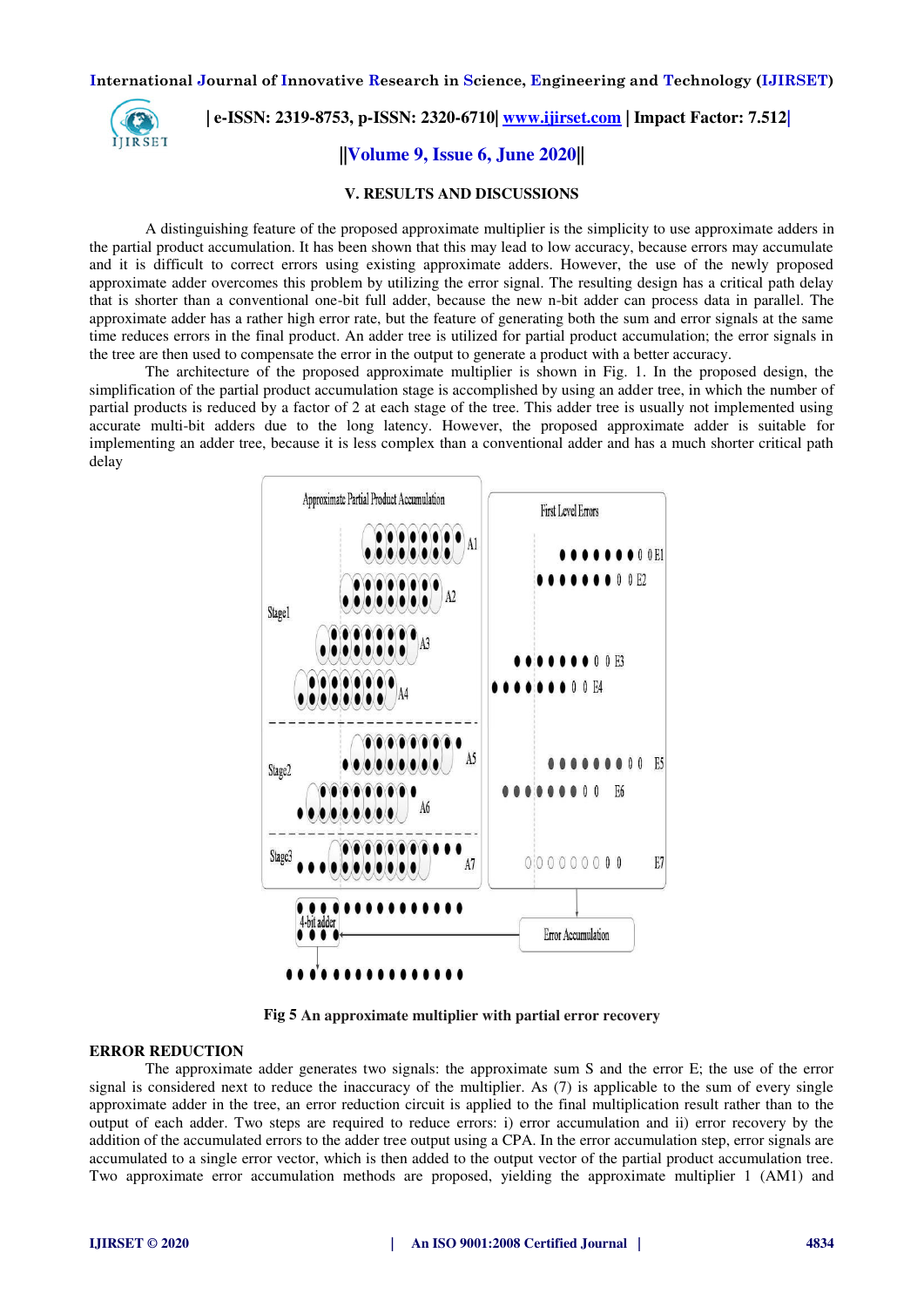

# **| e-ISSN: 2319-8753, p-ISSN: 2320-6710| [www.ijirset.com](http://www.ijirset.com/) | Impact Factor: 7.512|**

## **||Volume 9, Issue 6, June 2020||**

approximate multiplier 2 (AM2). Fig. 2 shows the symbols for an OR gate, a full adder and half adder cell and an approximate adder cell used in the error accumulation tree.



## **VI. CONCLUSION**

This proposes a high-performance and low-power approximate partial product accumulation tree for a multiplier using a newly designed approximate adder. The proposed approximate adder ignores the carry propagation by generating both an approximate sum and an error signal. OR gate and approximate adder based error reduction schemes are utilized, yielding two different approximate 8×8 multiplier designs: AM1 and AM2. Moreover, medications are made on the error reduction schemes for 16×16 multiplier designs, such that TAM1 and TAM2 are obtained by truncating 16 LSBs of the partial products. The proposed approximate multipliers have been shown to have a lower power dissipation than an exact Wallace multiplier optimized for speed. Functional analysis has shown that on a statistical basis, the proposed multipliers have very small error distances and thus, they achieve a high accuracy. Simulation has also shown that AM2 has a higher accuracy than AM1 at the cost of a longer delay and a higher power consumption. Truncation-based designs (TAM1 and TAM2) achieve a significant improvement in power and area with a small degradation in NMED. The proposed approximate multipliers improve over previous approximate designs especially in accuracy. While previous designs focus on reducing both delay and power with often unsatisfying accuracy, the proposed designs achieve excellent delay and power reductions with a high accuracy. The application of the proposed multipliers to image sharpening and smoothing has shown that the proposed designs are very competitive.

#### **REFERENCES**

[1] A. K. Verma, P. Brisk, and P. Ienne, "Variable latency speculative addition: A new paradigm for arithmetic circuit design," in Proc. Design, Automat. Test Eur., Mar. 2008, pp. 1250–1255.

[2] A. K. Verma, P. Brisk, and P. Ienne, "Variable latency speculative addition: A new paradigm for arithmetic circuit design," in Proc. Design, Automat. Test Eur., Mar. 2008, pp. 1250–1255.

[3] A. Kahng and S. Kang, "Accuracy-configurable adder for approximate arithmetic designs," in Proc. Design Automat. Conf., Jun. 2012, pp. 820–825.

[4] H. R. Mahdiani, A. Ahmadi, S. M. Fakhraie, and C. Lucas, "Bio-inspired imprecise computational blocks for efficient VLSI implementation of soft computing applications," IEEE Trans. Circuits Syst. I, Reg. Papers, vol. 57, no. 4, pp. 850–862, Apr. 2010.

[5] Huang, J. Lach, and G. Robins, "A methodology for energy-quality tradeoff using imprecise hardware," in Proc. Design Automat. Conf., Jun. 2012, pp. 504– 509.